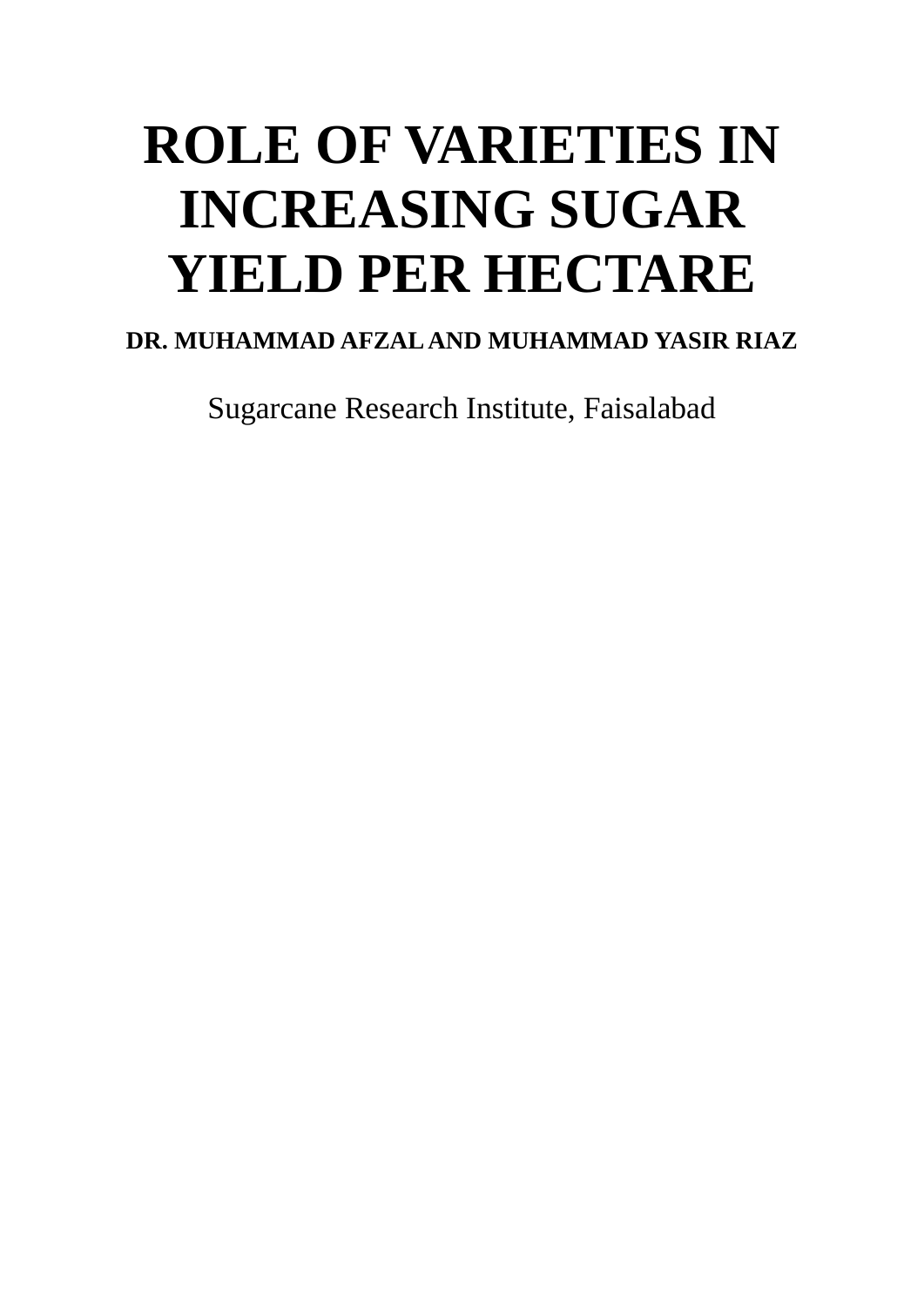# Sugar Yield

#### Combination of **cane yield** and **sugar recovery**

Sugar yield = (Cane yield x Sugar recovery)  $/ 100$ 

# Increase in Sugar Yield in Punjab

| <b>Comparison</b>                     | 1999-00 | 2014-15 | % increase |
|---------------------------------------|---------|---------|------------|
| Area (000 ha)                         | 672.10  | 756.75  | 12.59      |
| <b>Sugar Yield (million</b><br>tones) | 2.91    | 6.74    | 131.62     |
| <b>Cane Yield</b><br>(tones/ha)       | 37.20   | 67.50   | 55.24      |
| Recovery $(\% )$                      | 7.82    | 9.98    | 27.62      |

# VARIETAL COMPOSITION OF SRI VARIETIES IN PUNJAB 2014-15

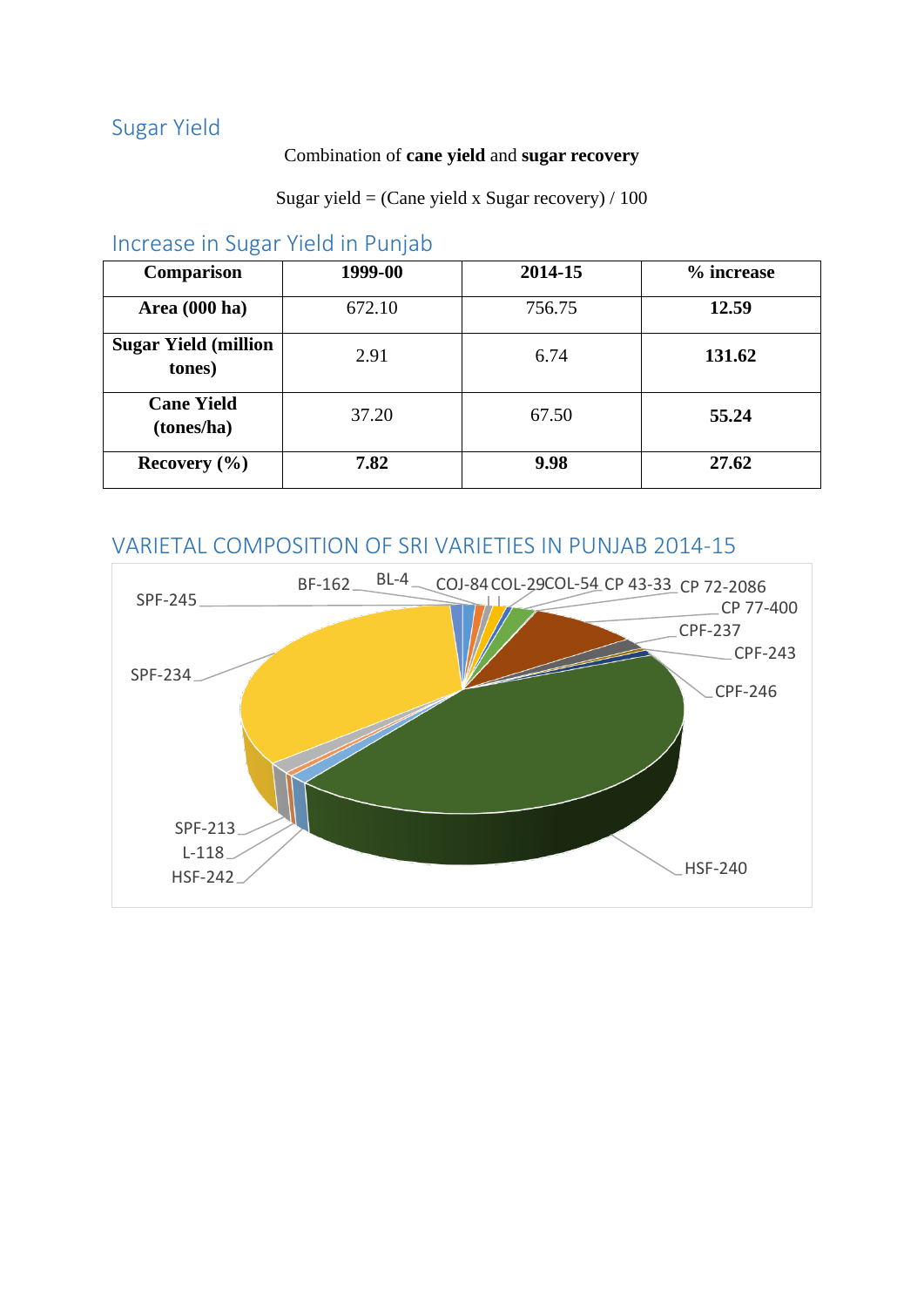# Cane & Sugar Yield Gap in Experimental and Average Yield / Recovery in Punjab



# Impact of Better Management Practices

| <b>Varieties</b>        | 10% |
|-------------------------|-----|
| Deep tillage            | 10% |
| Trench planting         | 15% |
| Autumn planting         | 10% |
| Spring planting         | 8%  |
| Seed rate               | 10% |
| Time of planting        | 16% |
| Fertilizer              |     |
| Drilling in fresh crop  | 15% |
| Drilling in ratoon crop | 10% |
| Weedicide               | 14% |
| Trench irrigation       | 12% |
| Alternate skip          | 8%  |

#### Steps to Increase Sugar Yield per Hectare

- **Selection of high yielding varieties**
- Planting time and irrigation schedule
- Hoeing and Weed management
- Earthing up
- Integrated insect pest management
- Harvesting schedule (crop maturity)
- Reduction in cut to crush time

#### Strategies for Improving Sugar Recovery

- **Varieties & varietal scheduling**
- **Use of early maturing high sugar varieties**
- Healthy seed program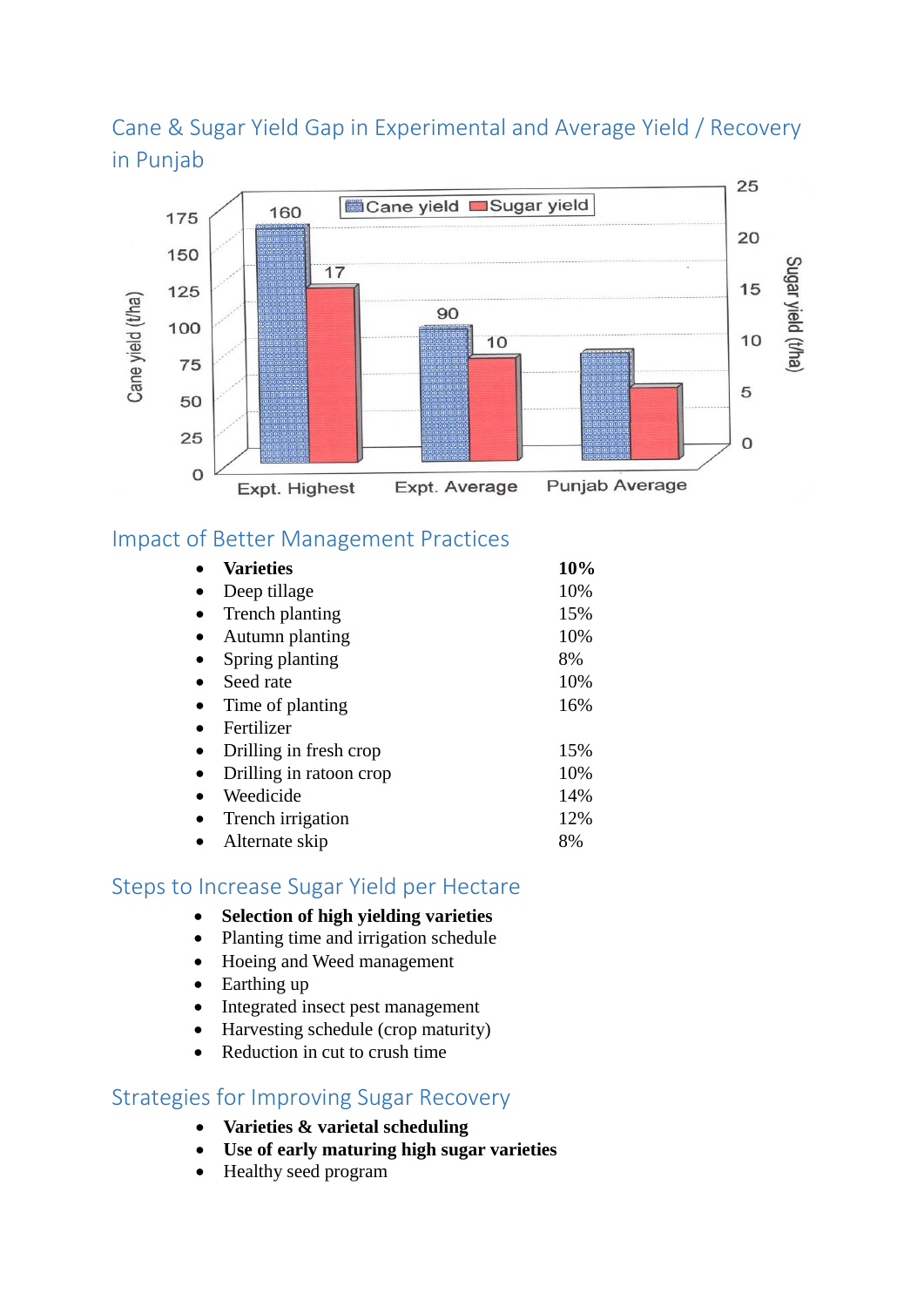- Peak maturity of cane
- Clean cane supply
- Optimum cane harvest rate to meet the crushing rate
- Start crushing at 10% sugar recovery in November
- Efficient labor force
- Efficient transportation

## VARIETY EVOLUTION OBJECTIVES

*Cane Variety Evolution Program:*

- **High cane yield**
- **High sugar recovery**
- Good ratoon
- Resistance to abiotic stresses (drought, frost, salinity) and biotic stresses (insects, diseases, and weeds)
- High fiber varieties for co-generation

#### How SRI Addressing?

#### **Variety Development**

- o Collaboration with Sri-Lanka for high sugar yield cane fuzz production
- o Import of quality fuzz from Mauritius, Philippines, U.S.A., Barbados & Bangladesh
- o Exchange of cane germplasm with Sri-Lanka, Mauritius & Philippines
- **High Cane Yield**
	- o Approval of high cane yielding varieties
	- o Improved production technology
- **High Sugar Recovery**
	- o Consolidated variety selection program
	- o Introduction of high sugar recovery germplasm from foreign countries

#### Healthy Seed Program

- Under commercial cultivation most of the sugarcane varieties degenerate due to build up of diseases (Particularly Red Rot, Smut etc.) poor growing conditions (Salinity, alkalinity, moisture stress, waterlogging etc.) and improper crop management (less water and nutrients). Varieties loose not only yield potential but also quality
- To maintain a high recovery level, having a healthy 3-tier seed nursery program is indispensable

#### PARB PROJECTS AT SRI

- PARB Project No. 101
- PARB Project No. 163
- PARB Project No. 193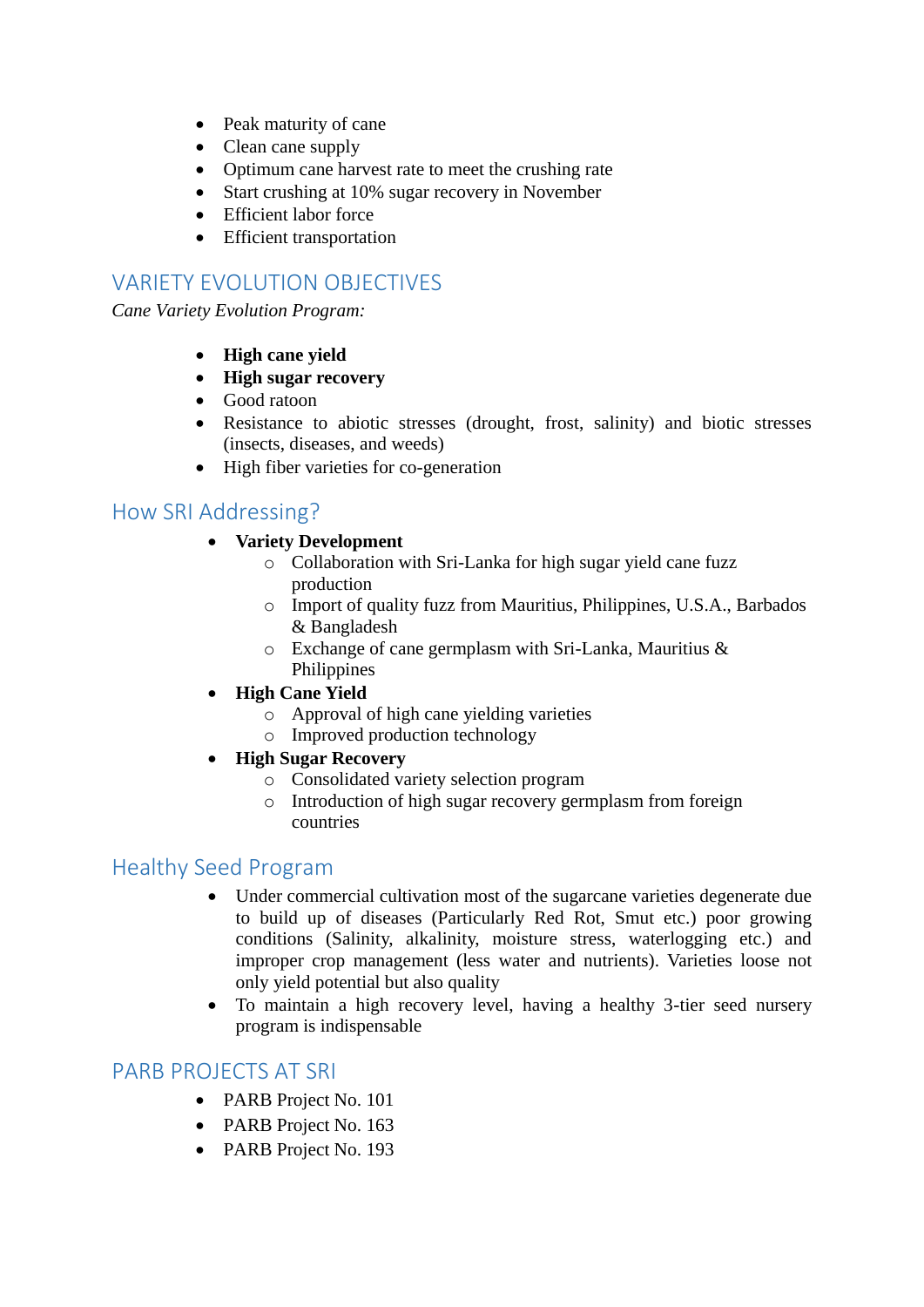## ACHIEVEMENTS OF PARB 163

- More than 30,000 seedlings of 300 crosses have germinated, singled and transplanted during 2014-15
- Zonal trials of 9 advanced lines along with 3 standard varieties were planted at 11 locations across Punjab. Three clones performed better than standard varieties

## ACHIEVEMENTS OF PARB 101

- Three irrigation levels of 100%, 80% and 60% were applied to 110 clones of CPF-248, CPF-246, HSF-240 and CSSG-668. Seventy-seven (77) clones of four varieties were promoted based on their performance
- For frost tolerance, 321 clones of CPF-248, CPF-246, HSF-240 and CSSG-668 were tested. Eighty-three (83) were selected based on their comparative performance and sown for further testing
- The salinity tolerance experiment consists of 91 clones of CP-248 CPF-246, HSF-240 and CSSG-668 sown at SSRI, PindiBhattian. All the clones were promoted for second year testing

# INTERNATIONAL COLLABORATION OF SRI, FAISALABAD

- Sugarcane Field Station, Canal Point, **USA**
- Sugarcane Research Institute (SRI), **Sri Lanka**
- Philippine Sugar Research Institute, **Philippine**
- Mauritius Sugar Industry Research Institute, **Mauritius**
- South African Sugarcane Research Institute, **South Africa**
- Bangladesh Sugarcane Research Institute (BSRI), **Bangladesh**
- West Indies Central Sugar Cane Breeding Station, **West Indies**

## SUCCESS STORY OF VARIETY EVOLUTION AT SRI FAISALABAD

International collaboration:

- o Varieties of **CP** origin like **CPF-246, CPF-247, CPF-248** are very successful in Pakistan, fuzz imported from **U.S.A.**
- o Varieties like **CP77-400, CP72-2086 & CP43-33** were directly imported from **U.S.A.**
- o Varieties of **SP** origin like **SPF-213** is successful in all Punjab and **SPF-234**, a good performer in Southern Punjab, fuzz imported from **Brazil**
- o Several advance lines of SRI, Faisalabad belong to germplasm imported from **U.S.A. and Australia**

#### National collaboration:

o **HSF-240** and **HSF-242** are joint collaborative effort of **Habib Sugar Mills** and **SRI Faisalabad**

## Sugarcane Research and Development Activities

- Establishment of Sugarcane Research and Development Board
- R & D funds for sugarcane
- Work as bridge in sugarcane research and sugar industry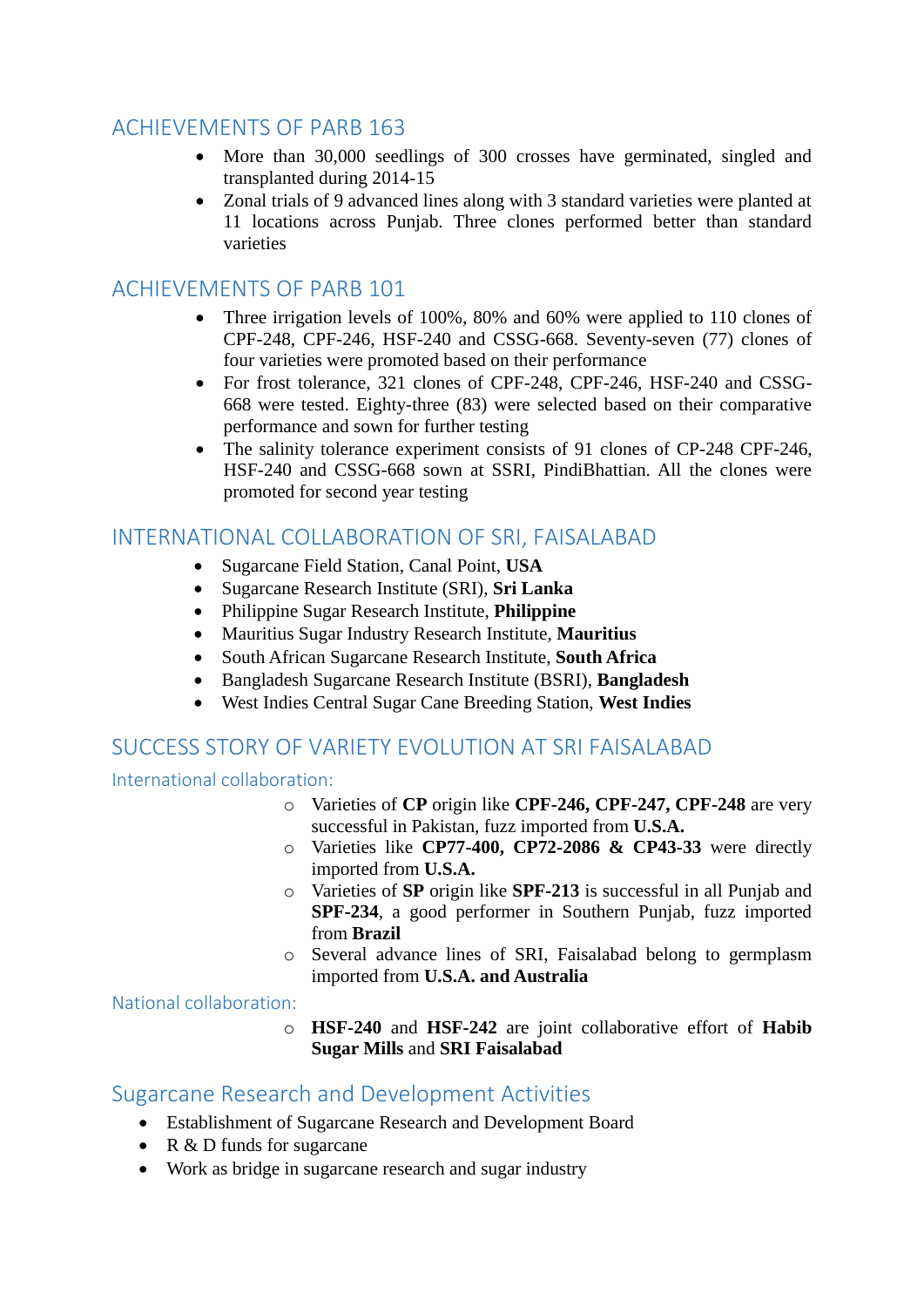Finally, improve sugarcane yield and sugar recovery in the province

## VARIETY DEVELOPMENT PLAN

- Fuzz production of desired characteristics at Sri-Lanka
- Approval of cane varieties from existing germplasm that are superior to varieties in vogue
- Establishment/Strengthening of infrastructure for Sugarcane Research and Development in Punjab
- Site-specific studies in different agro-ecological zones for variety development and productivity enhancement at mill level
- Extensive efforts for development of model seed farms at each sugar mil

# VARIETY DEVELOPMENT PLAN

- Significantly expand and strengthen sugarcane breeding and selection program
- Approval of site-specific varieties and development of production technology for different districts of Punjab using Digital Soil Mapping (DSM)
- Production of true seed (fuzz) of desired characteristics
- High fiber varieties for co-generation

# VARIETY DEVELOPMENT PLAN

- Capacity building of scientists
- Introduction of Genetically Modified (GMO) sugarcane varieties tolerant against abiotic stresses like frost, drought, salinity and biotic stresses like disease and insect pests
- Micro-management practices to enhance productivity

# BOP (Bio Organic Phosphate)

- Bioconversion of phosphate rock (70%) ore into soluble phosphates (that are directly used by plants) in presence of an organic manure (30%) using phosphorus mobilizing bacteria.
- BOP has been found to be an excellent, less expensive, substitute to synthetic phosphate fertilizers such as SSP, MAP and DAP.
- Inorganic phosphorus is available to crop for 1 week only, while BOP for 14 weeks
- Registered by Pakistan Standard and Quality Control Authority, Karachi

## New Planting Technique